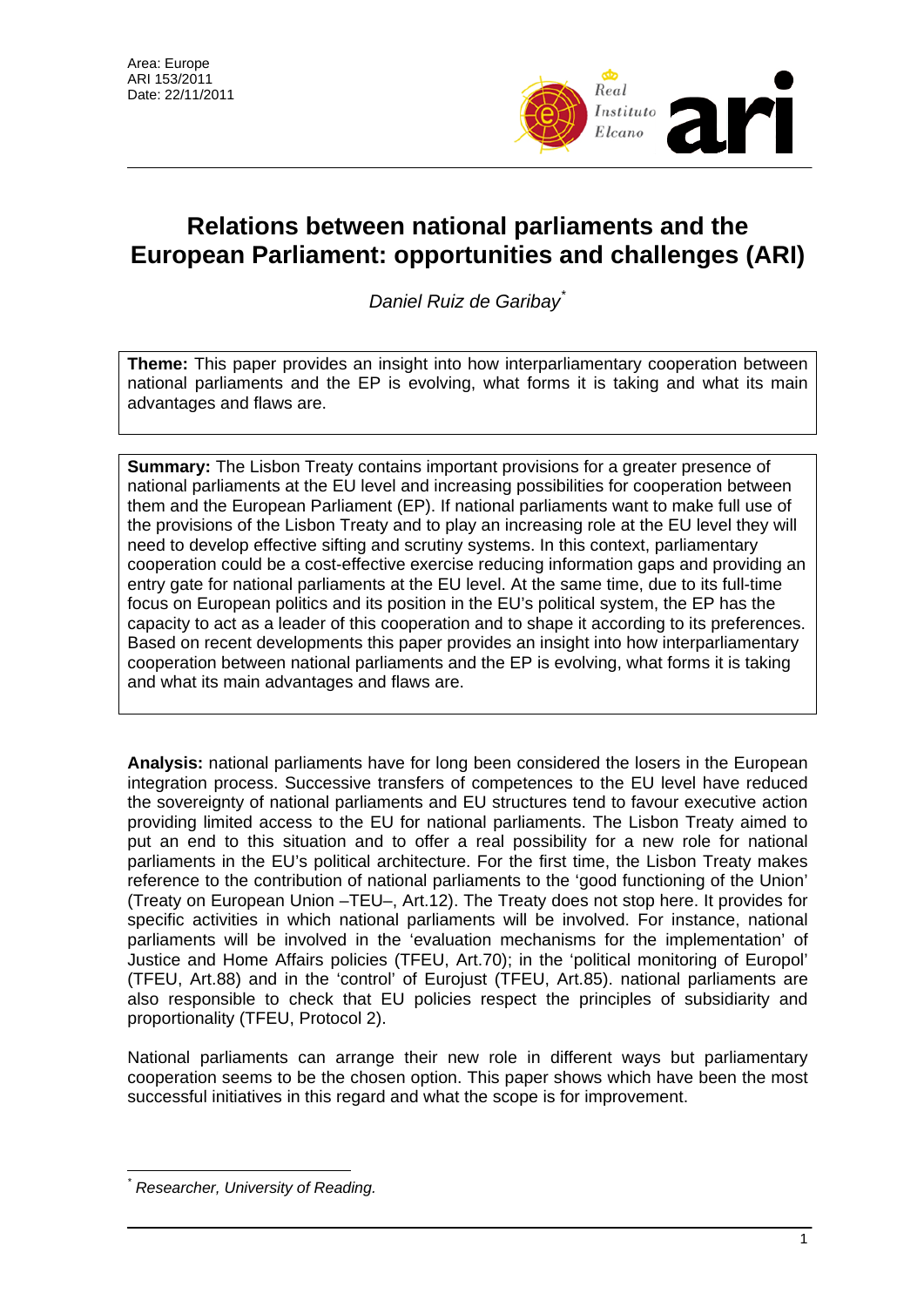

# *Why Interparliamentary Cooperation*

How can cooperation be explained? The development of interparliamentary cooperation follows a pragmatic approach. The European Parliament (EP) sought in its cooperation with national parliaments a way to enhance its role in the legislative process, while the national parliaments saw cooperation as a way of enhancing their scrutiny over the EP (Westlake, 1995). Cooperation is thought of as an optimal solution in which national parliaments acquire access to the EU and the EP manages to control that access.

The EP may want to see itself as 'the parliament of the EU' but it cannot avoid the fact that the involvement of national parliaments in the EU has been at the top of the EU's institutional reform agenda. Calls for an enhanced role for national parliaments were prominent in the constitutional debate that took place during the Convention on the Future of Europe, which preceded the drafting of the Lisbon Treaty. During the Convention the debate was greatly influenced by the idea that the closer inclusion of national parliaments in the EU could solve part of the democratic deficit by bringing the EU closer to its citizens. As a result, the most important decisions of the Convention regarding national parliaments had the intention of increasing the role of the national parliaments in the EU. Faced with a situation in which the role of national parliaments at the EU level is increasing, to the point of being recognised in the Lisbon Treaty, the development of interparliamentary cooperation could be the best possible solution for providing a role for national parliaments at the EU level without jeopardising the position of the EP in the EU's political system.

From the point of view of the EP, a greater inclusion of national parliaments in the EU via cooperation may be more desirable than the establishment of new structures that might challenge its position. Moreover, new structures would make the EU's political system more cumbersome. This could affect the system's capacity to produce effective outcomes. The EP's legitimacy would suffer more from a reduction of the EU's capacity to satisfy citizens' preferences than that of national parliaments. This is not only because the EP is embodied in the EU's political system but also because, unlike the EP, national parliaments could always blame it on 'Brussels'. This double game strategy is not available for the EP.

What Forms does Interparliamentary Cooperation Take?

According to the guidelines for interparliamentary cooperation in the EU the main objectives of interparliamentary cooperation are:

- (1) To promote the exchange of information and best practices between the EU's national parliaments with a view to reinforcing parliamentary control, influence and scrutiny at all levels.
- (2) To ensure the effective exercise of parliamentary competences in EU matters in particular in the area of monitoring the principles of subsidiarity and proportionality.
- (3) To promote cooperation with parliaments from third countries.

Table 1 provides a typology of the different forms interparliamentary cooperation is currently taking.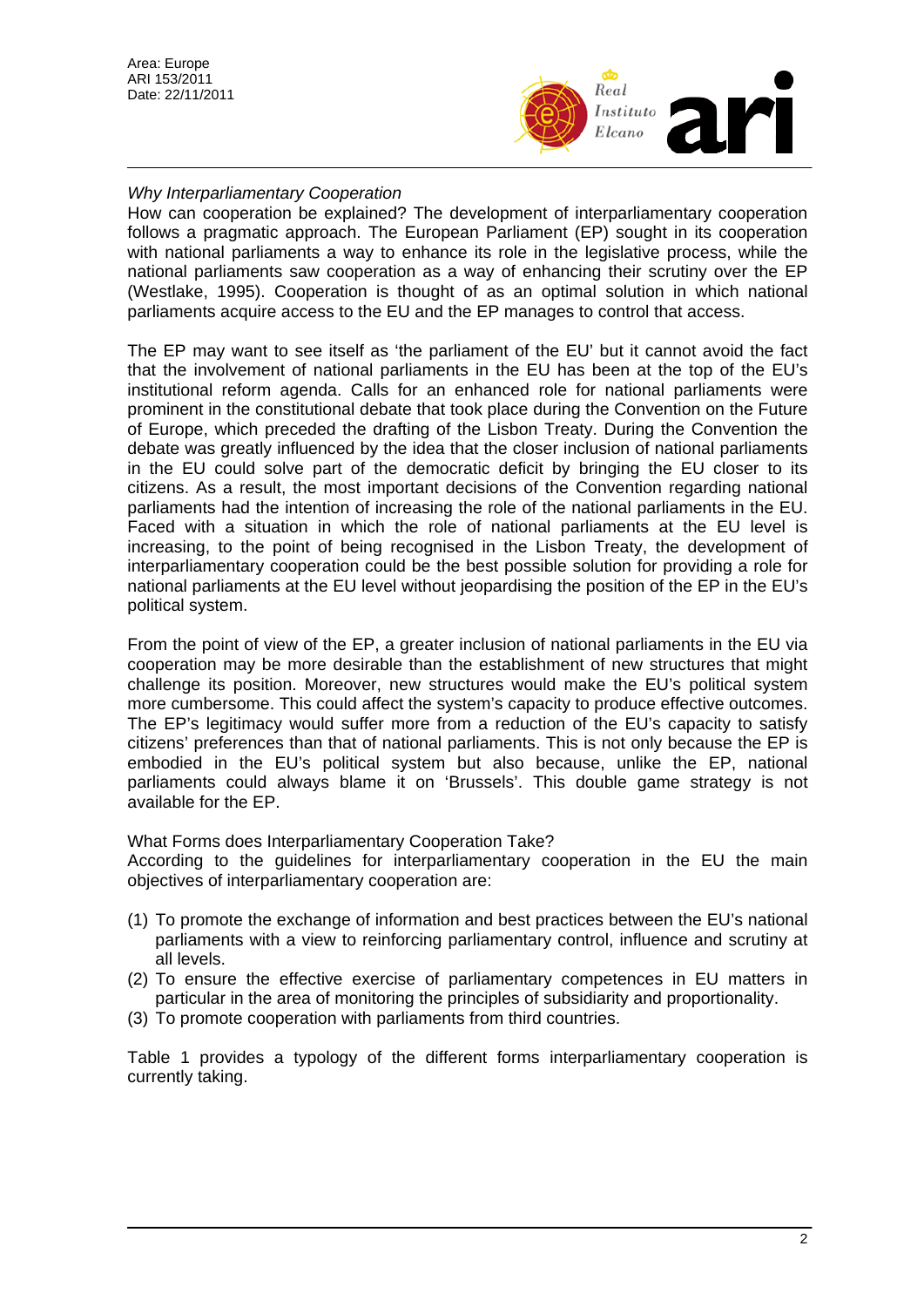

|                 | Table 1. Typology of Interparliamentary Cooperation |                                                                                                                                                                               |                                                                                   |  |  |  |  |  |
|-----------------|-----------------------------------------------------|-------------------------------------------------------------------------------------------------------------------------------------------------------------------------------|-----------------------------------------------------------------------------------|--|--|--|--|--|
| Nature of       | Level of                                            | <b>Actors</b>                                                                                                                                                                 |                                                                                   |  |  |  |  |  |
| interaction     | interaction                                         | <b>Individual</b>                                                                                                                                                             | <b>Collective</b>                                                                 |  |  |  |  |  |
|                 | <b>Individual</b>                                   | Party meetings where MEPs and<br>MPs participate<br>Meetings for MPs and MEPs<br>organised by National<br>representatives                                                     | Information exchanged via IPEX                                                    |  |  |  |  |  |
| <b>Formal</b>   | Committee                                           | MEPs taking part in national<br>parliament committees                                                                                                                         | COSAC<br>Interparliamentary Committee<br>meetings                                 |  |  |  |  |  |
|                 | <b>Institutional</b>                                | Conference of the Speakers<br>MEPs taking part in national<br>parliamentary plenary sessions<br>Information exchanged via<br>Brussels representation offices                  | Joint Parliamentary Meetings<br>Information exchanged via ECPRD                   |  |  |  |  |  |
| <b>Informal</b> | Individual                                          | Informal meetings between<br>MEPs/MPs<br>Informal contacts with MPs from<br>other parliaments<br>Informal contacts between MEPs<br>and national parliament<br>representatives |                                                                                   |  |  |  |  |  |
|                 | <b>Committee</b>                                    | Information sent out by committees<br>of national parliaments to individual<br><b>MEPs</b>                                                                                    | Information sent out by committees<br>of national parliaments to EP<br>committees |  |  |  |  |  |
|                 | <b>Institutional</b>                                |                                                                                                                                                                               | Information exchanged via Brussels<br>representation offices                      |  |  |  |  |  |

Of all these initiatives, the most successful have been COSAC, IPEX and the Interparliamentary meetings, as well as the work of the representatives of the national parliaments in Brussels. The following sections consider the opportunities and challenges of each of them.

## *COSAC*

COSAC, the Conference of European Affairs Committees, brings together representatives from national parliaments and the EP. Since its creation in May 1989, its biannual meetings have provided the most structured interparliamentary forums in the EU. It currently has a permanent Secretariat that produces biannual reports on issues related to the scrutiny of EU policies.

In its early years the effectiveness of COSAC was questioned but the potential importance of COSAC as an interparliamentary forum that could serve as a tool for parliamentary scrutiny has grown since its origins. In 2003, COSAC changed its rules of procedure in order to be able to adopt contributions voted under majority rule, giving COSAC the possibility of articulating views and formulating opinions. COSAC's potential regarding the scrutiny of specific policies has also increased. The Lisbon Treaty provides for COSAC to present to the Union's institutions its contributions on the legislative activities of the Union, notably in relation to the application of the principle of subsidiarity, the Area of Freedom, Security and Justice (AFSJ), and questions regarding fundamental rights (TEU Art.69). Also, Protocol No.1 of the Lisbon Treaty, which amends the provisions on COSAC, gives COSAC's role an official function with regard to the exchange of information and good practices between parliaments and extends that role to 'specialised committees'. The Protocol also provides for COSAC to 'organise interparliamentary conferences on specific topics' (TEU Art.10 Protocol No. 1). This opens the door for specific interparliamentary cooperation between sectoral committees.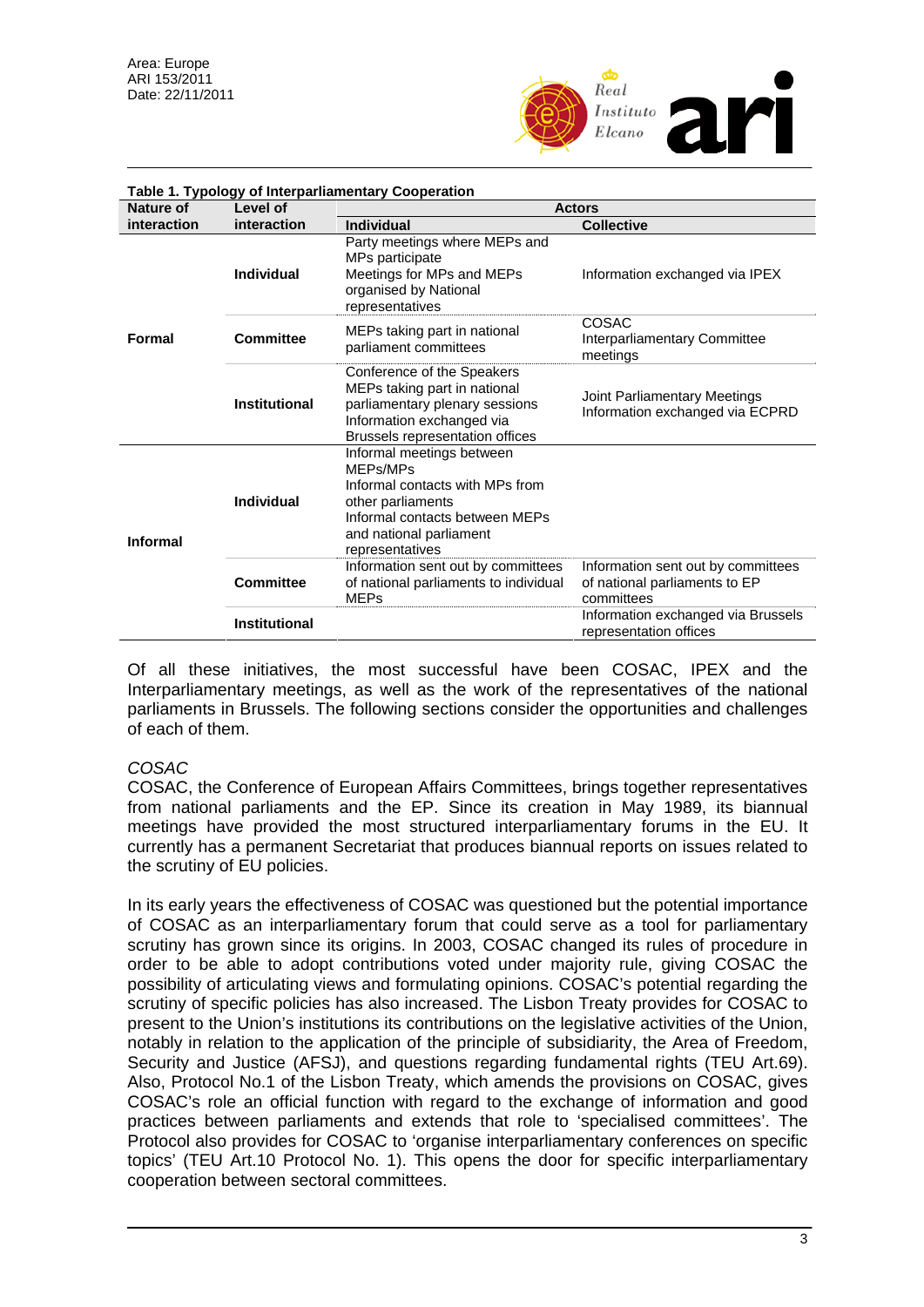

The improvements to COSAC brought about by the Treaty of Lisbon are of significant importance. On the one hand, the exchange of information at the level of specialised committees helps to reduce the lack of expertise, which has been one of the major problems of interparliamentary cooperation. On the other hand, the possibility of making direct contributions to the European institutions is also a significant improvement because in this way the discussions that would take place in COSAC can end up being something concrete, such as an opinion that can be sent to the Commission or the Council.

COSAC and in particular its biannual reports have been a vehicle for the exchange of information and best practices among parliaments regarding the procedures of EU parliamentary scrutiny. Since 2004 the COSAC Secretariat sends a questionnaire to every chamber of the EU for the compilation of the report. The rate of responses to these questionnaires is high, especially in the most recent years. Almost every chamber responds to the questionnaires. Another thing is the quality of the responses or the relevance of the information provided. This varies from parliament to parliament. In some cases questions are answered in a mechanical way without providing relevant information, but these are mostly exceptions rather than the general rule. In essence COSAC's biannual reports are a way of sharing best practices amongst the EU's parliaments. Most committed parliaments usually provide examples and references to reports from their European Affairs Committees. This shows an interest if not in sharing information contained in the reports at least in disseminating the work of the parliament. It may be only a form of publicity. But in many cases parliaments refer to relevant work they have done or to scrutiny practices adopted because they consider such practices can improve scrutiny in other parliaments. For instance, the Senate of the Netherlands mentioned how MEPs are allowed to take part in the debate on the state of the EU held once a year in the House of Representatives and how MEPs are also allowed to take part in committee meetings dealing with the preparation of Council meetings (COSAC, 2007c). Another example of this type of good-practice sharing is the speech given by Lord Grenfell in 2007 at the COSAC Chair-Persons Meeting held in Lisbon, where he explained the way the House of Lords scrutinises EU expenditure (COSAC, 2007c). Also, in 2009, all the parliaments explained in the COSAC biannual report how they scrutinise JHA agencies' activities. Although this may not amount to much, the sharing of this information is already a form of cooperation. And it is probably a way to share practices that can foster a common and systematic form of EU scrutiny in different national parliaments.

However, even though formally the Treaty seems to provide COSAC with the necessary tools to become an important forum for scrutiny, not every parliament sympathises with this option. Moreover, some national parliaments, including the EP, do not seem to be convinced of the reasons why COSAC should stop being a forum for the mere exchange of best practices to become an active forum for the scrutiny of EU policies. Given the reluctance of some parliaments regarding COSAC, the meetings of sectoral committees are another experience with great potential. Especially given the current tendency to focus interparliamentary cooperation on specific areas. In these meetings homologous specialised committees meet to discuss a particular policy area.

## *Interparliamentary Meetings*

Originally, meetings between the EP and national parliaments had two different formats: Joint Committee Meetings and Joint Parliamentary Meetings. However, a new form of meeting is emerging, the so-called Interparliamentary Committee Meetings with national parliaments. Both the Joint Committee Meeting and Interparliamentary Committee meetings with national parliaments are meetings between sectoral committees of the EP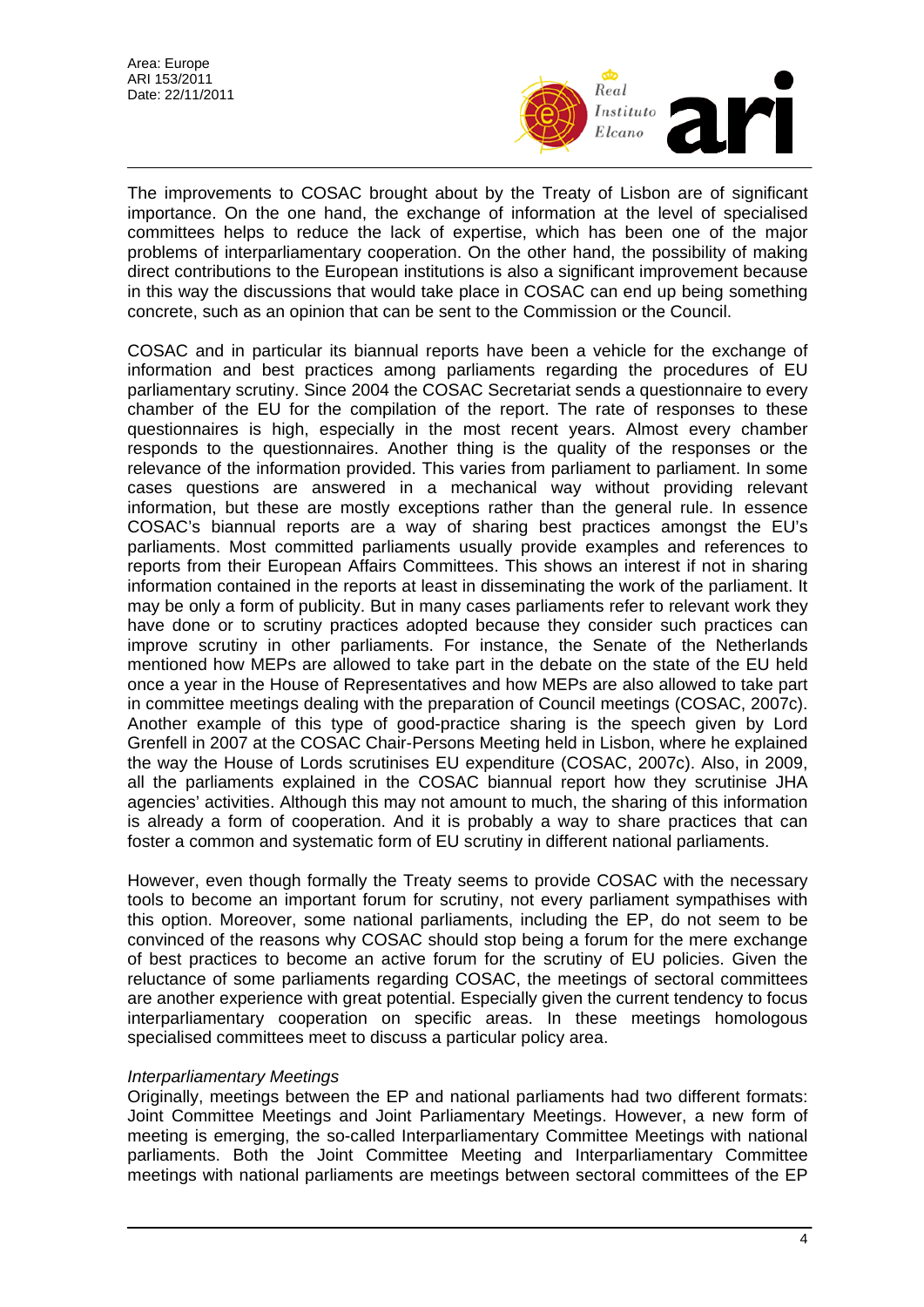

and committees of the national parliaments. The difference between these two types of meetings is that Joint Committee Meetings are organised by the EP and the parliament of the country holding the EU Presidency whereas Interparliamentary Committee Meetings are proposed on the initiative of the individual parliamentary committees of the EP which invite national colleagues from their corresponding committees. These meetings are a continuation of existing practice and they mainly cover the policy areas where the EU has legislative powers using the co-decision procedure. This difference is mainly procedural but makes the process of organising meetings easier compared to the one required for joint meetings (personal interview with Josep María Ribot, EP Administrator, October 2010).

The analysis of the main activities in the field of interparliamentary relations between parliaments in the EU shows an increasing number of activities and an increasing volume of human resources involved in them. As shown in Table 2 the number of interparliamentary activities rose from 276 in 2008 to 419 in 2009. Between 2008 and 2009 a total of 52 committees of national parliaments visited the EP and a total of 41 Joint and Interparliamentary Committee Meetings between national parliaments and the EP took place.

**Table 2. Main activities in the field of interparliamentary relations between the national parliaments and the EP.** 

|                                                                         | 2008 | 2009 |
|-------------------------------------------------------------------------|------|------|
| Meetings of the President of the EP with national parliaments' speakers | g    |      |
| Joint Parliamentary Meetings                                            |      |      |
| Joint Committee Meetings                                                |      |      |
| Inter-Parliamentary Committee meetings                                  |      |      |
| Inter-parliamentary Committee meetings in the national parliaments      | 6    | 12   |
| Visits to the EP by national parliaments                                | 39   | 13   |
| Visits to the EP by officials from national parliaments                 | 208  | 363  |
| <b>Total</b>                                                            | 2284 | 2428 |

Source: European Parliament Directorate for relations with national parliaments DG for the Presidency.

The analysis also shows that interparliamentary cooperation seems to be preferred only for those policy areas of shared competencies between national parliaments and the EP, and in particular economic issues and issues related to the AFSJ such as justice, migration and police cooperation. As shown in Table 3, the Committees of the European Parliaments that have organised the highest number of meetings with national parliaments are the Committee on Foreign Affairs (AFCO), the Committee on Development (DEVE), the Committee on Economic and Monetary Affairs (ECON) and the Committee on Civil Liberties, Justice and Home Affairs (LIBE). These are the committees dealing with policies that are not fully in the hands of the EU.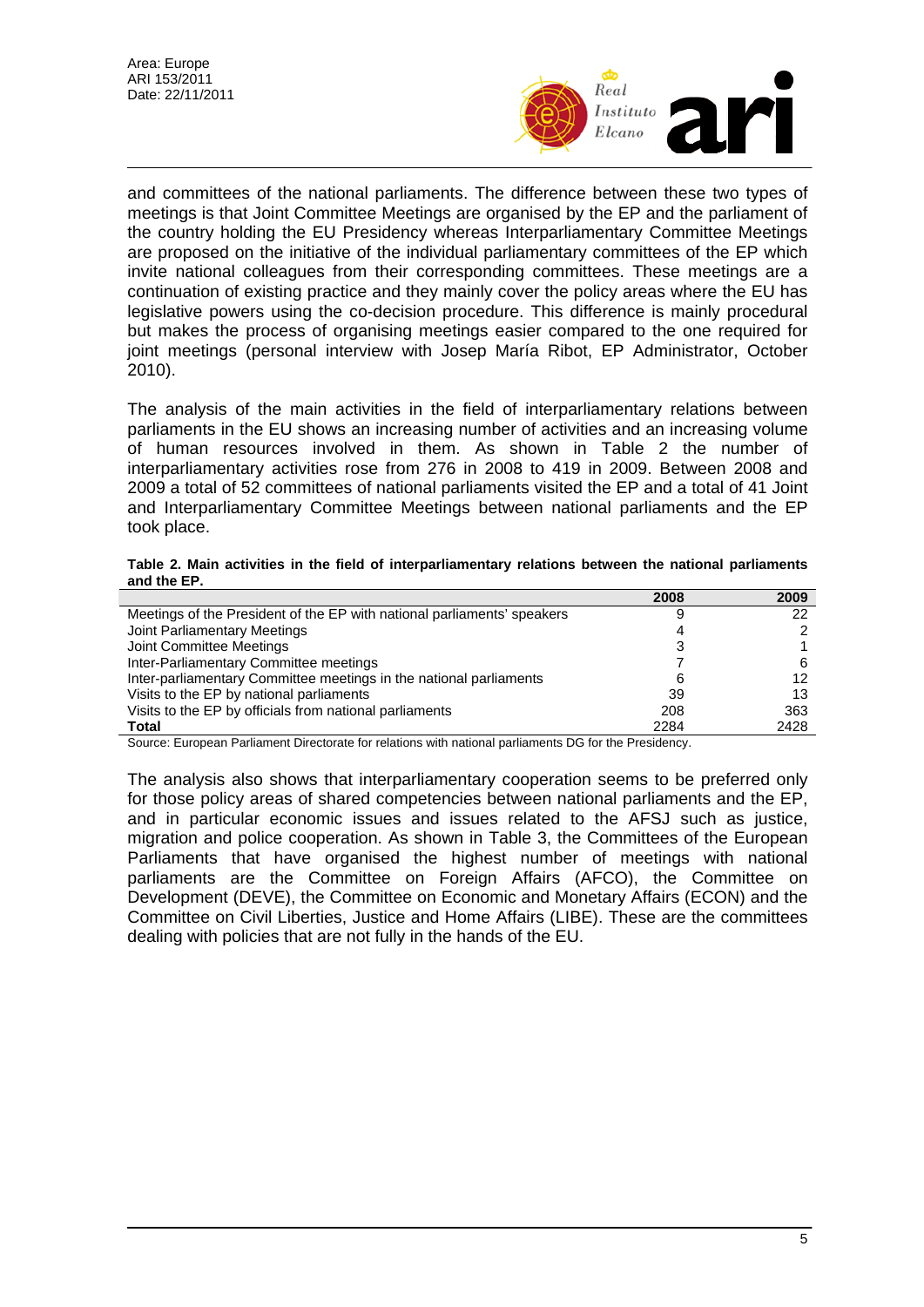

| Table 3. Breakdown by committees: Interparliamentary and Joint Meetings 2006-2009. |                                        |      |      |                                                                |      |      |                |      |              |
|------------------------------------------------------------------------------------|----------------------------------------|------|------|----------------------------------------------------------------|------|------|----------------|------|--------------|
|                                                                                    | <b>Joint Committee Meetings (JCMs)</b> |      |      | <b>Inter-Parliamentary Committee</b><br><b>Meetings (ICMs)</b> |      |      |                |      |              |
|                                                                                    | 2006                                   | 2007 | 2008 | 2009                                                           | 2006 | 2007 | 2008           | 2009 | <b>Total</b> |
| <b>AFCO</b>                                                                        |                                        |      |      |                                                                |      |      |                |      | 0            |
| AFET                                                                               |                                        |      |      |                                                                | 1    |      | $\overline{2}$ |      |              |
| <b>AGRI</b>                                                                        |                                        |      |      |                                                                |      |      |                |      |              |
| <b>BUDG</b>                                                                        |                                        |      |      |                                                                |      |      |                |      | 3            |
| <b>CONT</b>                                                                        |                                        |      |      |                                                                |      |      |                |      | 2            |
| <b>CULT</b>                                                                        |                                        |      |      |                                                                |      |      |                |      | 2            |
| <b>DEVE</b>                                                                        |                                        |      |      |                                                                |      |      |                |      | 4            |
| <b>DROI</b>                                                                        |                                        |      |      |                                                                |      |      |                |      |              |
| <b>ECON</b>                                                                        | 1                                      |      |      |                                                                |      |      |                |      | 4            |
| <b>EMPL</b>                                                                        |                                        |      |      |                                                                |      |      |                |      | 0            |
| <b>ENVI</b>                                                                        |                                        |      |      |                                                                |      |      |                |      | 0            |
| <b>FEMM</b>                                                                        |                                        |      |      |                                                                |      |      | 1              |      | 2            |
| <b>INTA</b>                                                                        |                                        |      |      |                                                                |      |      |                |      | 0            |
| <b>IMCO</b>                                                                        |                                        |      |      |                                                                |      |      |                |      |              |
| <b>ITRE</b>                                                                        |                                        |      |      |                                                                |      |      |                |      |              |
| <b>JURI</b>                                                                        |                                        |      |      |                                                                |      |      |                |      | 2            |
| LIBE                                                                               |                                        |      |      | 1                                                              |      |      |                |      | 4            |
| <b>REGI</b>                                                                        |                                        |      |      |                                                                |      |      |                |      |              |
| <b>PECH</b>                                                                        |                                        |      |      |                                                                |      |      |                |      | Ω            |
| PETI                                                                               |                                        |      |      |                                                                |      |      |                |      | 0            |
| <b>SEDE</b>                                                                        |                                        |      |      |                                                                |      |      |                |      | 0            |
| <b>TRAN</b>                                                                        |                                        |      |      |                                                                |      |      |                |      |              |
| Total                                                                              | 4                                      |      | 3    |                                                                | 3    | 5    | 8              | 5    | 33           |

**Table 3. Breakdown by committees: Interparliamentary and Joint Meetings 2006-2009.** 

Source: European Parliament Directorate for relations with national parliaments DG for the Presidency.

Parliamentary cooperation requires resources and that might not have immediate benefits for national parliaments. However, the participation of national parliaments in interparliamentary cooperation does not seem to be reduced to a pure logic of maximisation of resources. As Tables 4 and 5 show, in 2008 a total of 39 committees incorporating almost 300 national parliamentarians from 15 member states undertook working visits to the EP, while in 2009 the total figure was 13 committees incorporating almost 93 national parliamentarians from seven member states.

| Table 4. Visits by national parliaments to the European Parliament Committees (2008) |  |
|--------------------------------------------------------------------------------------|--|
|--------------------------------------------------------------------------------------|--|

| <b>National parliament</b> | <b>Committee Visits</b> | <b>Committee Members</b> |
|----------------------------|-------------------------|--------------------------|
| Czech Republic             | 2                       | 20                       |
| Estonia                    | 9                       | 62                       |
| Ireland                    |                         | 8                        |
| Finland                    |                         | 21                       |
| France                     |                         | 30                       |
| Germany                    |                         | 18                       |
| Greece                     |                         | 12                       |
| Latvia                     |                         | 3                        |
| Lithuania                  |                         | 4                        |
| <b>Netherlands</b>         |                         | 60                       |
| Poland                     |                         | 22                       |
| UK                         | 6                       | 35                       |
| Total                      | 39                      | 295                      |

Source: European Parliament Directorate for relations with national parliaments DG for the Presidency.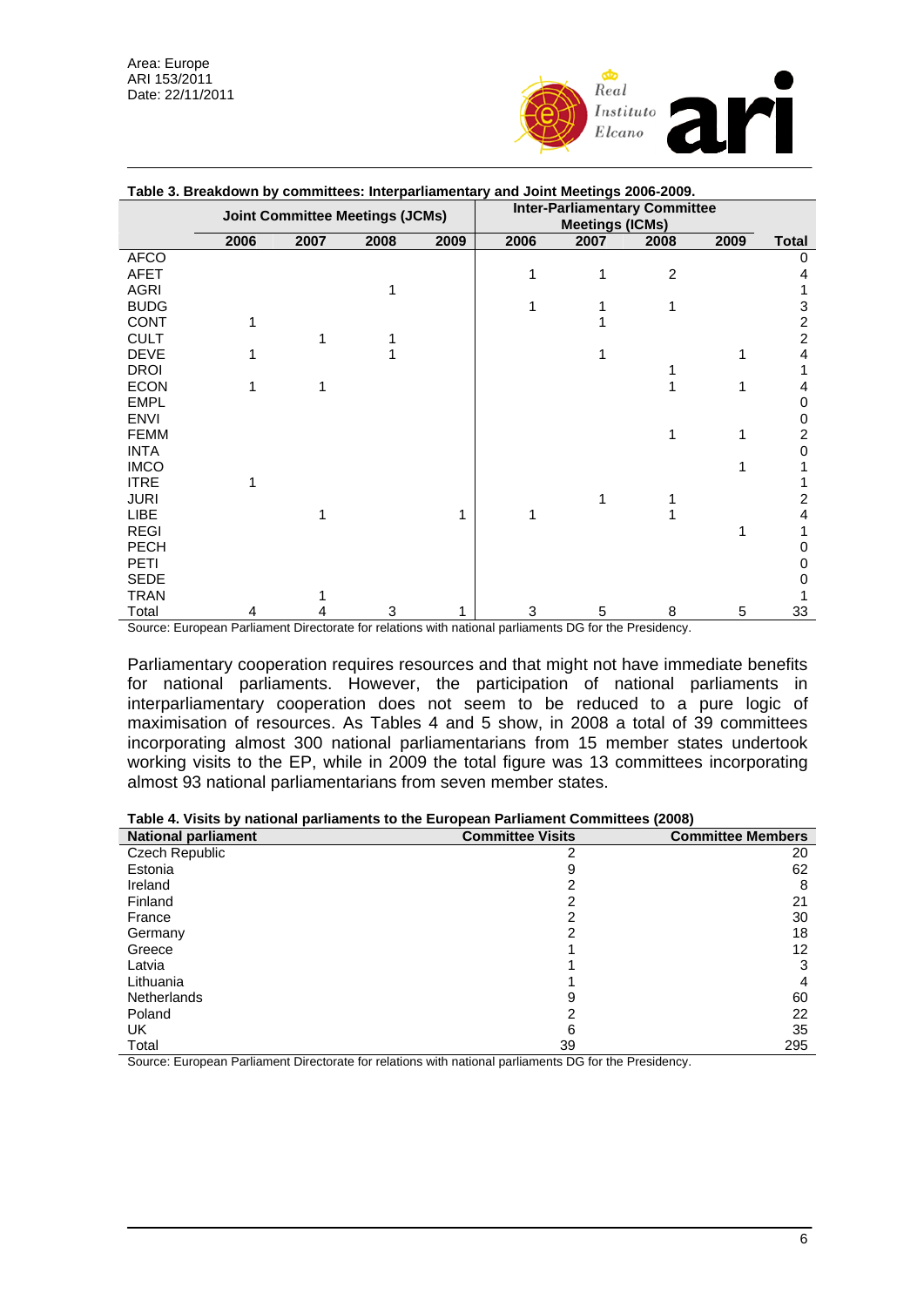

|                                                                                                                     | <b>Chambers</b> | <b>National</b><br><b>Parliaments</b> | Candidate<br>countries | <b>MPs</b><br>(Member<br>States) | <b>MEPs</b> | Other MPs* | Total<br>MPs & MEPs |
|---------------------------------------------------------------------------------------------------------------------|-----------------|---------------------------------------|------------------------|----------------------------------|-------------|------------|---------------------|
| 1. Total Inter-parliamentary Committee<br>Meetings (all formats) & Joint<br>Committee Meetings (JCMs) 2006-<br>2009 | n/a             | n/a                                   | n/a                    | n/a                              | n/a         | n/a        | n/a                 |
| <b>LIBE</b> (JCM) "Progress in the area of<br>Freedom, Security and Justice",<br>19-20 January 2009                 | 27              | 21                                    | $\overline{c}$         | 50                               | 24          | 3          | 77                  |
| <b>REGI</b> (ICM) "The future of cohesion<br>policy after 2013",<br>11 February 2009                                | 23              | 18                                    | $\Omega$               | 33                               | 44          | $\Omega$   | 77                  |
| ECON (ICM) "European Economy -<br>What next?",<br>11-12th February 2009                                             | 33              | 27                                    | $\Omega$               | 55                               | 76          | $\Omega$   | 131                 |
| <b>DEVE</b> (ICM) "Migration and Policy<br>Coherence for Development"<br>12th February 2009                         | 27              | 21                                    | 2                      | 50                               | 5           | 70         | 125                 |
| <b>IMCO</b> (ICM) "EU consumer law, its<br>transposition and implementation",<br>2nd April 2009                     | 21              | 18                                    | $\Omega$               | 24                               | 10          | $\Omega$   | 34                  |
| <b>Total</b>                                                                                                        | n/a             | n/a                                   | n/a                    | 212                              | 159         | 73         | 444                 |

#### **Table 5. Participation in Interparliamentary Committee Meetings in 2009.**

Source: European Parliament Directorate for relations with national parliaments DG for the Presidency.

So far we have identified four trends: (1) for the number of meetings to increase; (2) for the number of meetings jointly organised to decrease; (2) for the cooperation to be focused on a parliamentary level; and (4) for cooperation to occur only in some policy areas. It is difficult to establish if parliamentary cooperation will continue to increase speedily, but in 2008 a total of 769 MPs and MEPs took part in these meetings, while in the first four months of 2009 a total of 444 had done so: more than half of the previous year's total in only a third of the time. This tendency is clearer in the case of the LIBE Committee. A total of 224 MPs and MEPs took part in Interparliamentary Committee Meetings in this committee during the first five months of 2009 and a total of 18 in 2008. This seems to suggest that it is true that the entry into force of the Lisbon Treaty has boosted the interest in interparliamentary cooperation initiatives. For instance, as shown in Tables 5 and 6, only seven national parliaments attended the Round Table organised by the LIBE Committee in 2008 while 21 out of 27 national chambers took part in the Joint Committee Meeting on the Progress in the Area of Freedom Security and Justice in 2009.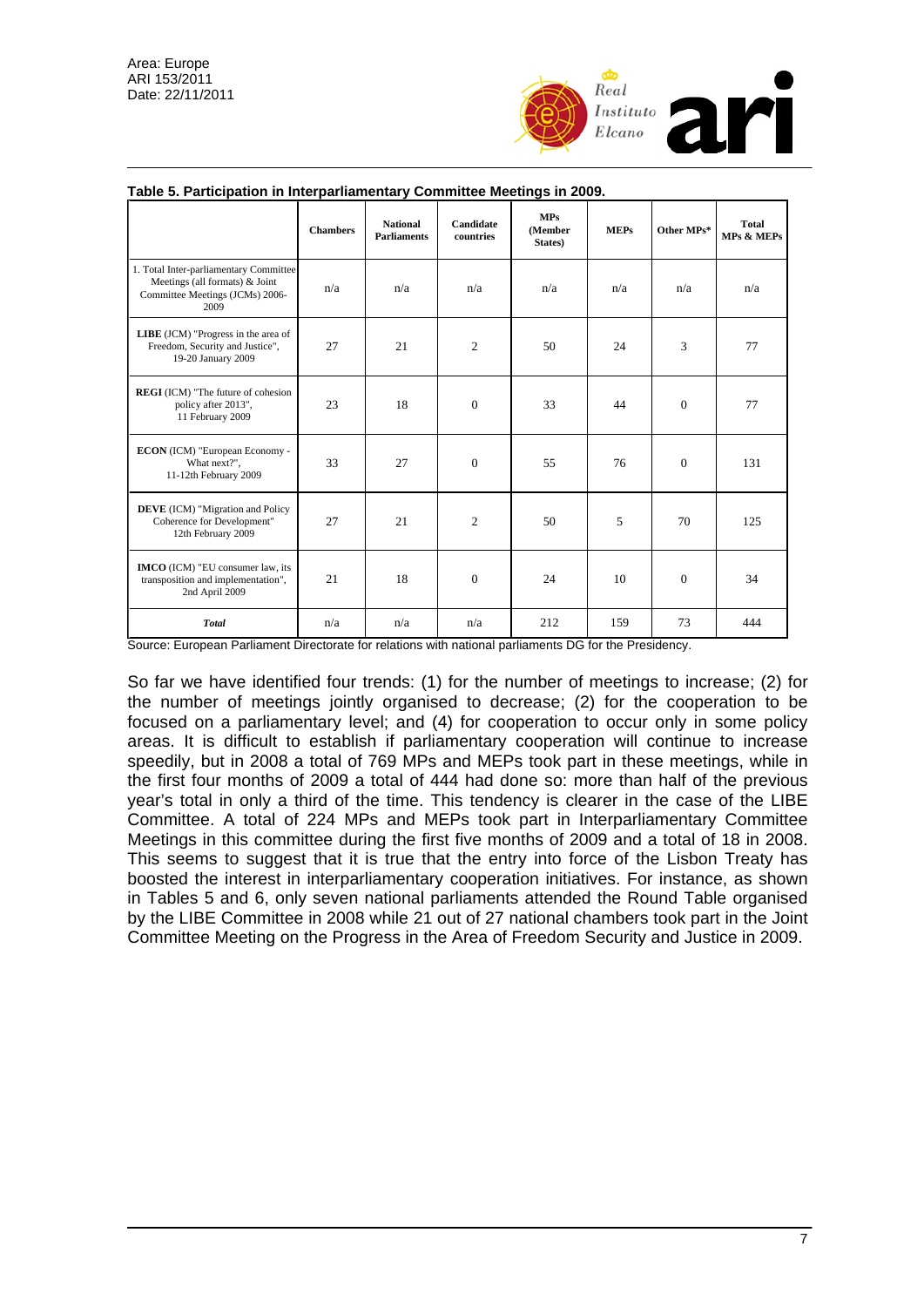

|                                                                                                             | Chambers* | <b>National</b><br><b>Parliaments</b> | Candidate<br>countries | <b>MPs</b><br>(Member States) | <b>MEPs</b> | Other MPs**      | <b>Total</b><br>MPs & MEPs |
|-------------------------------------------------------------------------------------------------------------|-----------|---------------------------------------|------------------------|-------------------------------|-------------|------------------|----------------------------|
| <b>ECON</b> Annual debate with Economics Committees<br>of National<br>Parliaments, 22-23 January            | 23        | 19                                    | $\boldsymbol{0}$       | 59                            | 111         | $\mathbf{0}$     | 170                        |
| FEMM (ICM) "Gender mainstreaming in<br>parliamentary work", 6th March                                       | n/a       | n/a                                   | n/a                    | n/a                           | n/a         | n/a              | n/a                        |
| LIBE (ICM) "Framework Decision on Combating<br>Crime", 6th April                                            | 12        | n/a                                   | $\mathbf{0}$           | 22                            | 60          | $\mathbf{0}$     | 82                         |
| <b>BUDG</b> Annual Meeting with National Parliaments<br>(ICM), 25th June                                    | 18        | 14                                    | $\boldsymbol{0}$       | 19                            | n/a         | $\boldsymbol{0}$ | 19                         |
| AFET 10th Joint Meeting (ICM) Committees on<br>Foreign Affairs and Defence, 25th June                       | n/a       | n/a                                   | $\boldsymbol{0}$       | 34                            | n/a         | $\mathbf{0}$     | 34                         |
| <b>DROI</b> Meeting with National Parliaments on Human<br>Rights (ICM), 25th June                           | 23        | n/a                                   | n/a                    | 46                            | n/a         | n/a              | 46                         |
| DEVE (JCM) "European Union and Development<br>Cooperation", 26th June                                       | 28        | 21                                    | $\mathbf{1}$           | 48                            | 19          | $\mathbf{1}$     | 68                         |
| LIBE (ICM) Roundtable on "The integrated<br>management of the European Unions Borders", 30th<br>June        | 7         | 7                                     | $\mathbf{0}$           | 9                             | 9           | $\mathbf{0}$     | 18                         |
| AGRI (JCM) "The future of the European agriculture<br>and its role in the world", 3-4th November            | 31        | 21                                    | $\overline{c}$         | 75                            | 47          | 3                | 125                        |
| AFET 11th Joint Meeting (ICM) of Chairpersons of<br>Foreign Affairs and Defence committees, 5th<br>November | 18        | 17                                    | $\mathbf{0}$           | 25                            | 16          | $\mathbf{0}$     | 41                         |
| JURI / LIBE Forum (ICM) "Judicial cooperation in<br>civil matters", 2nd December                            | 14        | 12                                    | $\mathbf{1}$           | 16                            | 90          | $\sqrt{2}$       | 108                        |
| CULT (JCM) "Education and Culture", 8th<br>December                                                         | 15        | 13                                    | $\mathbf{1}$           | 20                            | 37          | $\mathbf{1}$     | 58                         |
| <b>Total</b>                                                                                                | 189       | 124                                   | 5                      | 373                           | 389         | $\overline{7}$   | 769                        |

#### **Table 6. Participation in Interparliamentary Committee Meetings in 2009**

Source: European Parliament Directorate for relations with national parliaments DG for the Presidency.

Overall, the high level of participation of national parliaments in these initiatives shows that at least national parliaments are interested in attending meetings where there could be opportunities for the exchange of information. Therefore these initiatives have a lot of potential, especially in areas of shared competences.

### *Representatives of National Parliaments in Brussels*

 $\overline{a}$ 

Interaction between parliaments is not confined to participation in interparliamentary forums. Most national parliaments have opened representation offices within the premises of the EP, where they have at least one representative.<sup>[1](#page-7-0)</sup> These offices facilitate both the

<sup>&</sup>lt;sup>1</sup> Neither the Maltese nor the Slovakian parliaments have a representation office. For years the Spanish

<span id="page-7-0"></span>Cortes did not have a representation office but after the entry into force of the Lisbon Treaty it decided to open one.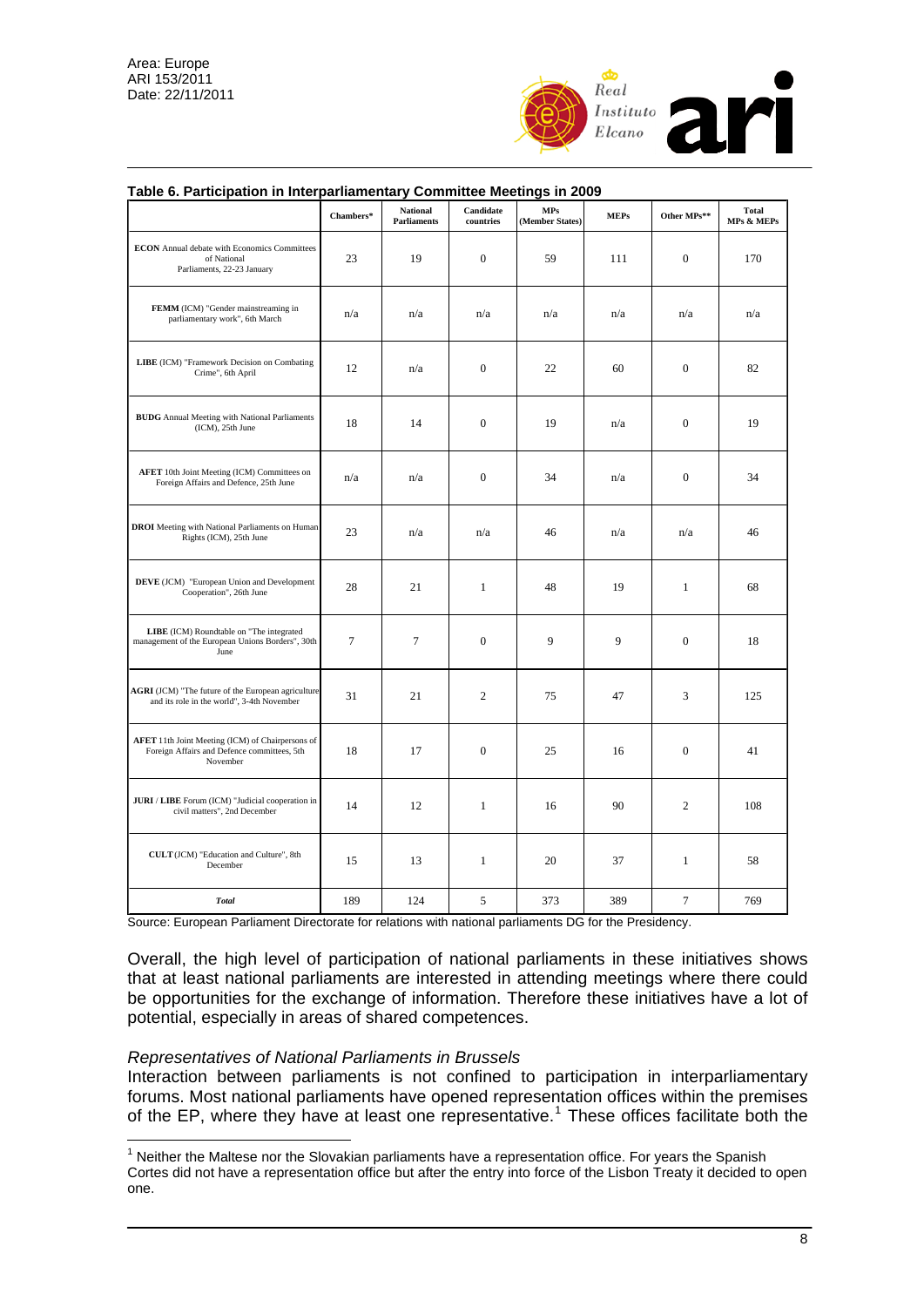Area: Europe ARI 153/2011 Date: 22/11/2011



flow of information and the establishment of contacts. A recent COSAC report mentions 'networking, exchange of early information and coordination with other representatives' (COSAC, 2009a) as one of the increasingly important functions of these representation offices. A regular meeting between national representatives takes place every week. This is the so-called MMM (Monday Morning Meeting). Regular meetings with EP officials in charge of relations with national parliaments also take place.

The existence of these meetings is not an indicator of cooperation but it seems that the spirit among delegates helps the frequent exchange of information that may be relevant for other parliaments (personal interview with Ed Lock, Representative of the House of Lords in Brussels, January 2010). Therefore the opening of representative offices of national parliaments at the premises of the EP has been one of the most successful initiatives to promote interparliamentary cooperation. Information sharing in this context depends on informal contacts, but formal means for the exchange of information has been developed as well. Conscious of the importance of information sharing the Conference of European Union Speakers proposed measures to promote cooperation and the exchange of information between institutions and parliaments in the Union. To this end a system of information-sharing through the Interparliamentary EU Information Exchange Network (IPEX) was created in 2004.

## *IPEX*

IPEX is 'a platform for the electronic exchange of EU-related information between parliaments in the Union' allowing national parliaments to publish any relevant documents on a pan-European website. The IPEX website contains a database for the exchange of information about the parliamentary scrutiny of EU affairs including aspects of subsidiarity. Parliaments can upload the scrutiny carried out on every proposal from the European Commission and assign various statuses and values to the documents. In this way it is possible for a country to follow the development of specific issues and also to keep track of the standpoint of the parliaments of other countries.

The analysis of the use of IPEX shows that it has been used to share information regarding specific legislation. For instance, 45% of the national chambers of the EU shared via IPEX the report of the scrutiny they did on the council decision on Europol. Some parliaments have expressed concerns regarding the extent to which IPEX is the right tool for quick information exchange and some others regarded it as useful. However, personal interviews have confirmed that the use of IPEX remains confined to specialist parliamentarian officials. Moreover, the extent to which the information shared has any effect on the scrutiny of other parliaments is not clear.

Perhaps the best example of how IPEX can be effectively used is the case of national representatives. 'When a national parliament's representative in Brussels finds something important on IPEX, this is communicated to their colleagues who then report to their national capital for specialists there to be aware' (personal interview with Ed Lock, Representative of the House of Lords in Brussels, January 2010).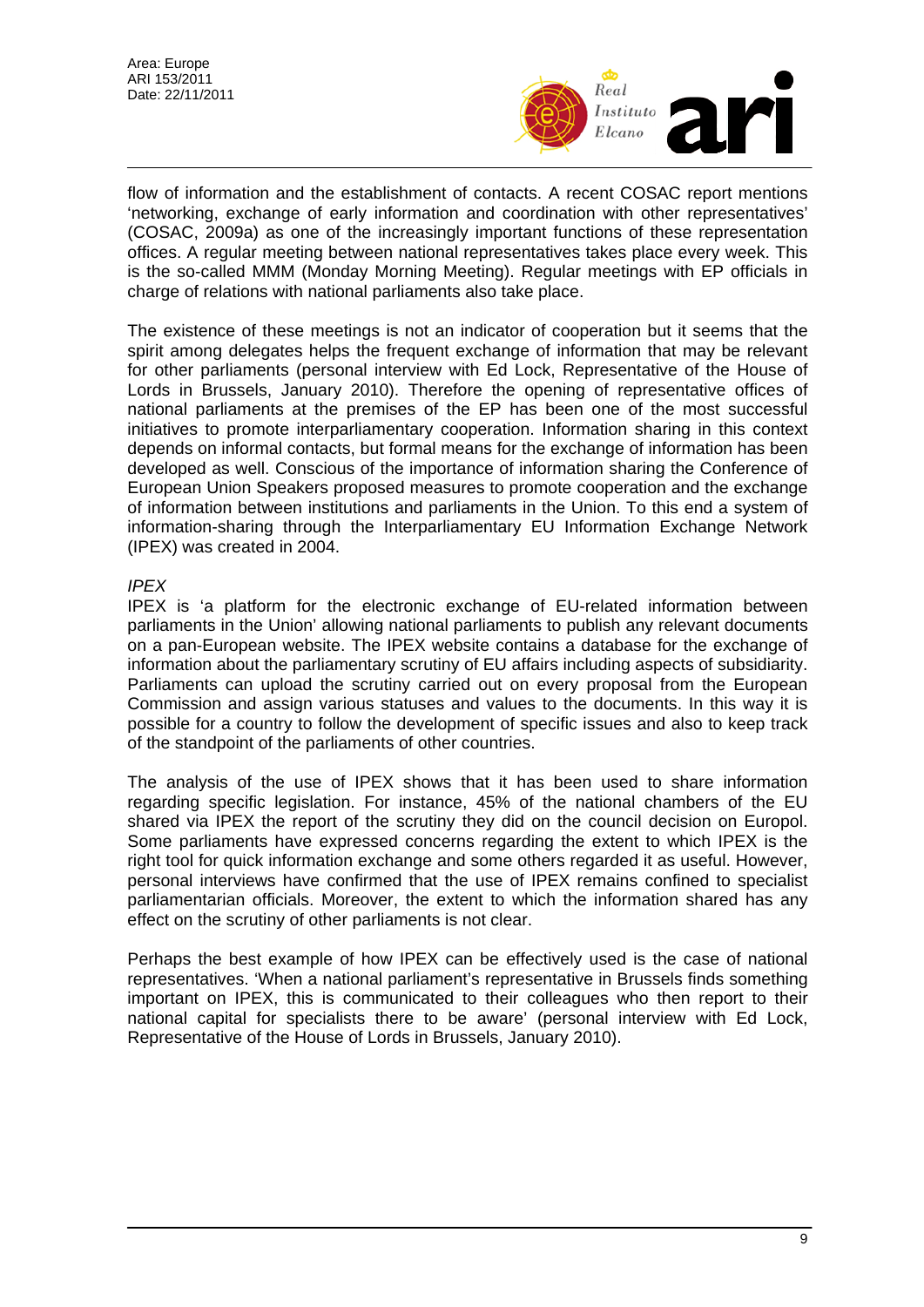Area: Europe ARI 153/2011 Date: 22/11/2011



## *Addressing the EU's Legitimacy Problem*

The inclusion of national parliaments in the EU's political system has been part of a strategy designed to address the EU's legitimacy problems. This inclusion can take different forms but there are three that deserve further consideration. First of all, national parliaments can choose not to develop any form of parliamentary cooperation but will miss all the positive outcomes of cooperation. Secondly, they can choose to create new interparliamentary structures in which they can include or not the European Parliament. And third, they can choose a loose form of parliamentary cooperation vis-à-vis the EP in already established interparliamentary forums or even informally. The disadvantage of the second option against the third is that it requires the political will to reform EU institutions and it is difficult to argue for a further complication of the EU's institutional design. Also, considering the little rewards that MPs gain from time spent in EU scrutiny and that the MPs' main objective when choosing to take part in cooperation is not to improve parliamentary control, then a loose form of cooperation has been the preferred option. To date this cooperation has centred on six different initiatives: (1) relations between representatives of national parliaments in Brussels; (2) Interparliamentary Committee Meetings; (3) personal relations between MPs and MEPs of the same political line; (4) COSAC meetings; (5) the Conference of Presidents; and (6) the information exchanged via IPEX.

Looking at the agenda of the Conference of Speakers one can gain an idea of the importance attached to relations between parliaments. Given the formal character of these meetings we cannot expect technicalities of cooperation to be discussed at them. However, the meetings do provide a general guideline of what type of cooperation is desired. Another indicator of the importance paid to cooperation between parliaments is the increasing number of interparliamentary meetings and other forums and the increasing number of resources devoted to them. However, two main problems have been identified. One the one hand, the legal basis for parliamentary control to take place in such forums are mainly informal. Secondly, MPs attending these meetings vary frequently and this makes it difficult to develop a work dynamic. Some national parliaments are trying to solve this problem by making sure that the same MPs always attend such meetings. This is, for instance, the intention of the Italian Senate (personal interview with Beatrice Gianani, Representative of the Italian Senate, October 2010).

Although the effect of Interparliamentary Meetings might be limited, according to participants they provide a useful opportunity to 'share information and to debate' (personal interview with Agustín Díaz de Mera, MEP, LIBE Committee, November 2010). However, the effect of these meetings on parliamentary control is rather limited (personal interview with Josep María Ribot, EP Administrator, October 2010). For those critical of the usefulness of Interparliamentary Committee Meetings, real parliamentary cooperation is carried out informally, in many cases through contacts along party lines. In the words of the Head of the Secretariat of the LIBE Committee the real interparliamentary cooperation in the area LIBE works on is done by MEPs when they go 'to their national parliaments' (personal interview with Emilio De Capitani, Head of Unit LIBE Committee Secretariat, October 2010). Sophia In 't Veld, MEP, gave an example of how this works:

'What we do is we try to tackle the same subject at the same time both at the EP and in the national parliament. For example, if I table a parliamentary question on a particular topic then I ask my colleagues in the national parliament to put in the same question or a similar question at the same moment'.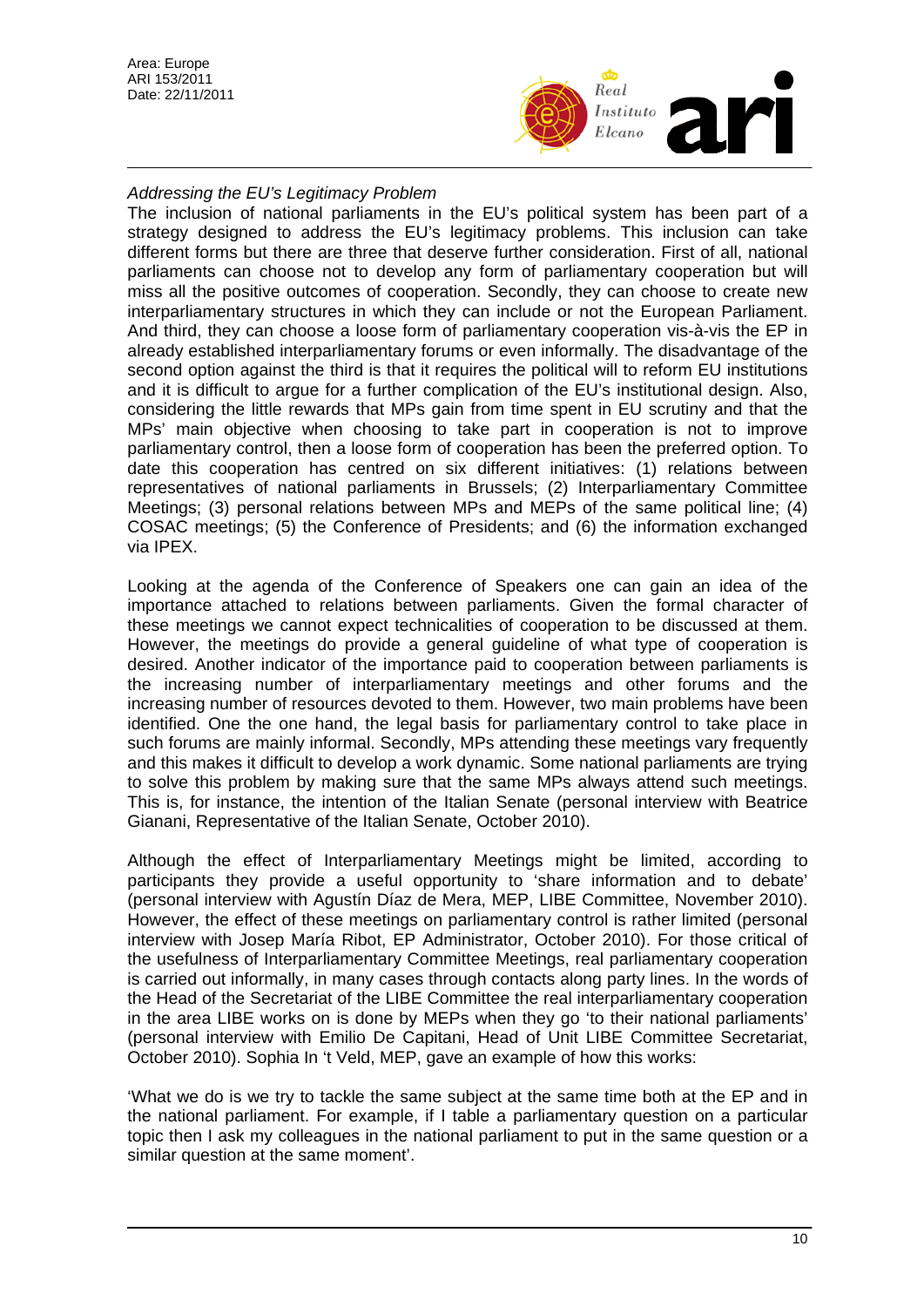

'Or when the national parliament has to debate about a European topic, I will provide input. And the same when we are having a debate. I ask them for input on the national situation. We also do that with parliaments from other member states, not only my own national parliament' (personal interview with Sophia In 't Veld, MEP, Vice-Chair LIBE Committee, October 2010).

Cooperation along party lines is increasingly important, and most people see the added value of working with party colleagues. However, there are good reasons to have formal cooperation structures as well. As Lord Bowness puts it, 'you cannot guarantee that members of your own party are the chairmen or rapporteurs of a relevant committee' (personal interview with Lord Bowness, House of Lords European Affairs Committee, October 2010). Despite the criticism, the cooperation established via these meetings has the advantage of being tailored to the needs of every single policy area, which gives specialists the possibility of working together towards specific goals.

Relationships between representatives of national parliaments in Brussels are perhaps one of the most successful modes of cooperation. Apart from their regular meetings or the exchange of information via IPEX there are frequent informal meetings. The informal nature of these meetings and the spirit prevailing among participants promotes the exchange of relevant information. National representatives have their offices in the floor at the EP building and 'it is common to simply go to the office of another representative in order to ask something needed' (personal interview with Ed Lock, Representative of the House of Lords in Brussels, January 2010). So far these meetings have not served the purpose of coordinating any scrutiny activity. But it can be observed, however, that groups of parliaments tend to work together towards some objectives and this work is coordinated by their representatives. For instance, the Danish parliament has managed to obtain the support of other parliaments to put forward a suggestion to the Commission in order to come forward with a proposal for an interinstitutional agreement to arrange the relations between the European Parliament and the national parliaments regarding the parliamentary control of Europol. The success of this suggestion may be unlikely but the fact that parliaments have coordinate their views is already a sign of cooperation. And it tells of the important role played by their representatives in Brussels.

Regarding the sharing of information COSAC, the Conference of European Affairs Committees, has also played a key role. national parliaments have shared their scrutiny best practices via the biannual reports compiled by the COSAC Secretariat in preparation of the meetings. This has been a very useful tool for parliaments to be informed about the practice in other countries. For this reason, COSAC has potential as an institution that could influence the way parliamentary scrutiny is done but it has not managed to establish coordinated scrutiny strategies. It needs to be mentioned, however, that for COSAC it is very difficult to do anything more than sharing best practices. As autonomous bodies, parliaments do not generally tolerate any involvement in their own business. However, some parliaments have asked the COSAC Secretariat to 'monitor the implementation of Art.12 of the Lisbon Treaty' which mentions explicitly the involvement of national parliaments at the EU level.

**Conclusion:** This ARI has shown that interparliamentary activities have increased since the entry into force of the Lisbon Treaty. However, the extent to which these activities serve the purpose of parliamentary control seems to be rather limited. It is possible that most of the cooperation regarding scrutiny happens in informal meetings between representatives of national parliaments but more research will be needed in order to